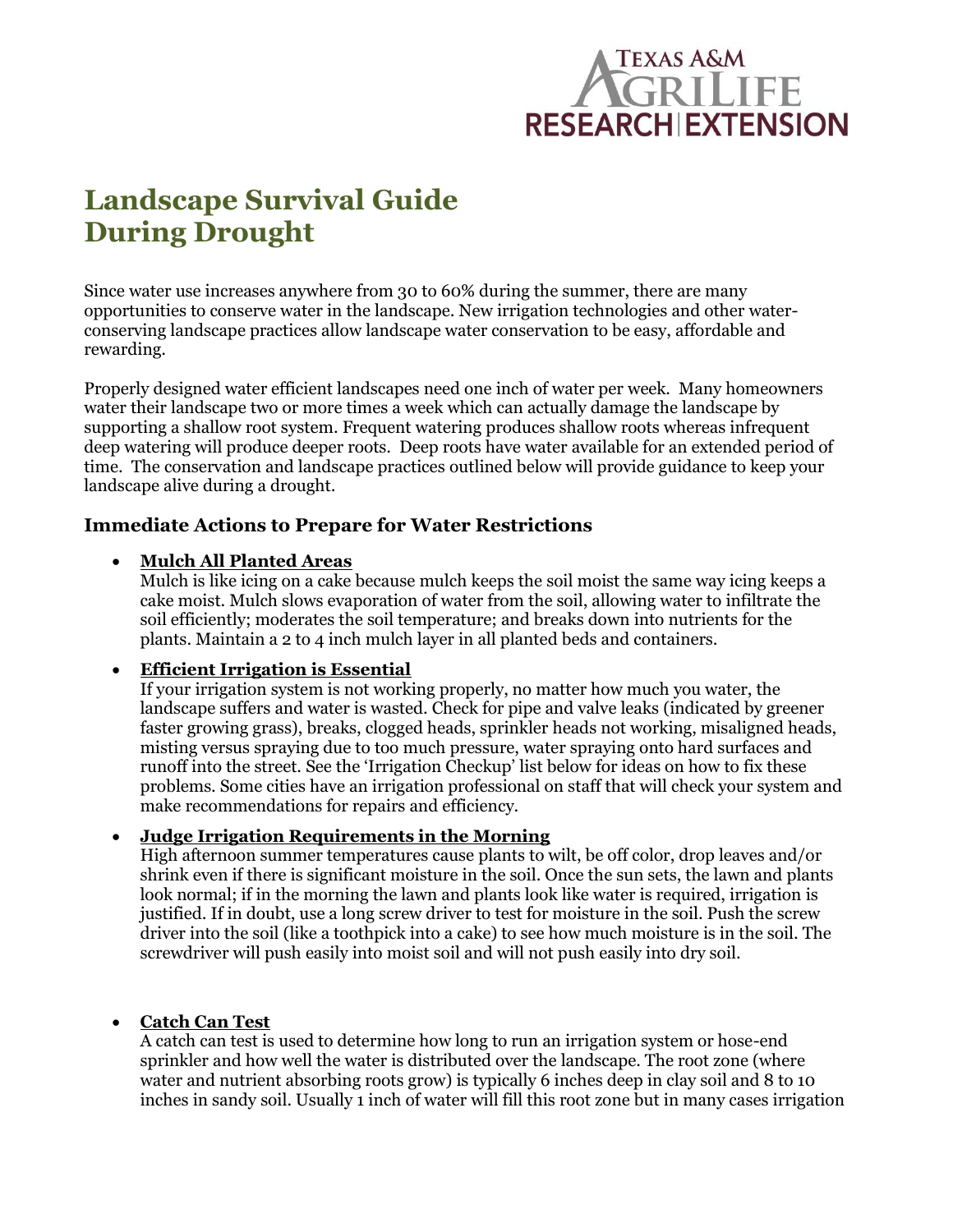systems apply water faster than the ground can absorb. During a summer drought with high temperatures, the water requirement may be higher. Each type of sprinkler (spray, rotors, multi-stream rotor, drip) applies water at different rates therefore a catch can test is essential to determine the run time and efficiency of the system. To determine the runtime of your irrigation system:

- 1. Place 5 to 9 catch cans (tuna or cat food cans work great) in each irrigation zone or station.
- 2. Run each zone for 5 minutes for spray nozzles and 10 to 15 minutes for rotors to determine how much water is applied in each zone by measuring the amount of water in each catch can.
- 3. To determine run time (time each station should run) use this example: if there is  $\frac{1}{4}$ inch of water in each catch can after running for 5 minutes, to apply 1 inch of water set the run time for 20 minutes (**This is just an example, your measurements could vary greatly**). Some irrigation systems apply water faster than the ground will absorb 1 inch of the water. To avoid water running off the landscape into the street, you may need to run these stations several short times instead of one long time. With this example, set the controller to run 10 minutes 2 times. See 'Cycle and Soak' and 'Aerate Lawn Area' for more ideas.
- 4. If the water levels in the catch cans are equal or near equal, your irrigation system is working efficiently (distributing water evenly). If the water level in each catch can vary greatly, go through the 'Irrigation Checkup' below to improve distribution of water in that zone.
- 5. Test each zone. Water application and distribution can vary by zone.

# **Cycle and Soak Method of Irrigation**

Some irrigation systems apply water faster than the ground will absorb 1 inch of the water. This is especially true in lawn areas. Mulched areas absorb water more efficiently. To avoid water running off the landscape into the street, you may need to run these stations several short times instead of one long time. Use cycle and soak method by:

- 1. Determine how long to run each zone. (see 'Catch Can Test')
- 2. Water these areas in 2 or 3 short cycles or 4 cycles if on a slope instead of 1 long cycle.
- 3. Wait 30 minutes to an hour between cycles.

Most irrigation controllers have a way to set different start times (programs A, B, C). If you have trouble programming your controller, visit the irrigation controller company's web site or contact their customer service for instructions for cycle and soak. Some newer controllers have a cycle and soak setting, so this may be a good time to upgrade your irrigation controller.

# **Always water after 6:00 pm and before 10:00 am**

# **Mow at Higher Setting**

Adjust the height setting on your mower up one or two notches. Taller grass will create shade which will reduce evaporation of water from the soil and protect the roots from excessive heat.

# **Do not Fertilize**

Plant growth naturally slows down and/or plants go dormant during a lengthy drought. Do not encourage new growth by fertilizing.

# **Conducting an Irrigation Checkup**

Most of the time checking each sprinkler head for proper function and distribution will identify problems before the landscape starts suffering. A major problem with most irrigation systems is poor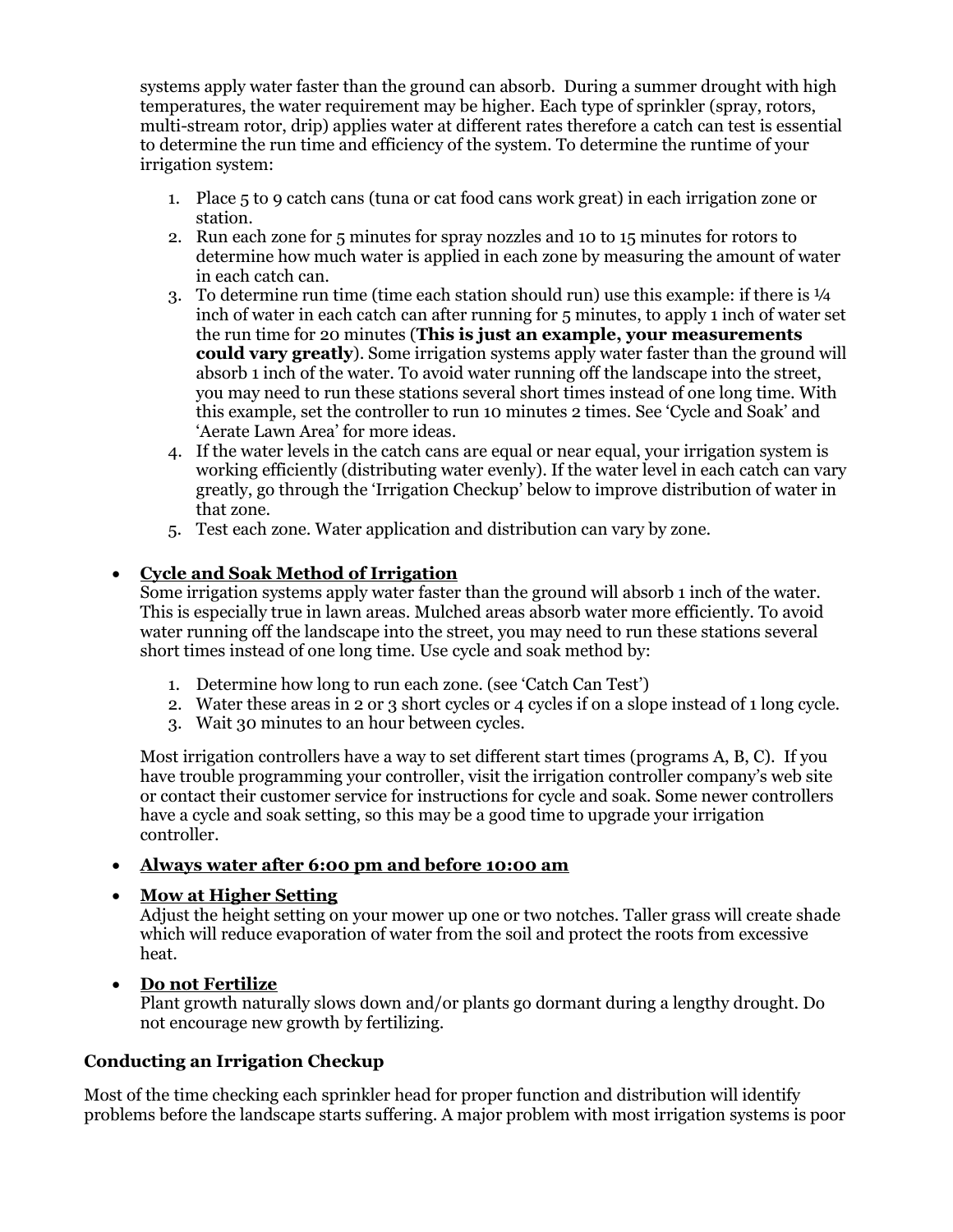distribution and maintenance. Use this checklist to identify and fix problems yourself or call a licensed irrigator.

- Sprinkler head spraying water onto the sidewalk, driveway, or road
	- $\circ$  Fix: redirect pop up nozzles so that water is applied only on the landscape, if your spray pattern is greater than your landscaped area you may need to replace the nozzle with a different spray pattern;
- Spray nozzle missing, not operating, or reduced water flow
	- o Fix: replace nozzle and filter; check nozzle and filter for damage or blockage;
- Poor distribution pattern
	- o Fix: check nozzle for damage or blockage; replace nozzle with proper pattern; increase or decrease throw by turning screw on top of nozzle. Tighten the screw to decrease the throw or loosen the screw to lengthen the throw;
- Sprinkler head bubbling or gushing water out the top
	- o Fix: cracked or broken nozzle; replace nozzle;
- Sprinkler head no longer straight up and down
	- o Fix: reset pipe to perpendicular; this may require you to loosen the soil around the irrigation head and riser, pull the head perpendicular and then tamp the soil back in place or re-install tee;
- Sprinkler creates a cloud of mist
	- o Fix: usually caused by too much pressure; install pressure regulator either at meter or use pressure regulating heads ;
- Grass, shrubbery or tree blocking distribution pattern
	- o Fix: raise or lower riser; move sprinkler head;
- Dry landscape areas or poor coverage
	- o Fix: Correct distribution; maintain a mulch layer on all planted beds; aerate and add about ½ inch of compost to lawn area;
- Water bubbling, dripping or gushing all the time
	- o Fix: broken or leaking pipe or valve;
- Runoff occurs before adequate water applied
	- $\circ$  Fix: cycle and soak on your irrigation controller set the station to run for two or three short intervals instead of one longer time;
- Area along road, driveway or sidewalk stays too dry
	- o Fix: correct poor distribution; run this station for several short periods with about 30 minutes in between cycles; aerate and add about ½ inch of compost. The best alternative for this area may be to hand water or utilize soaker hoses.